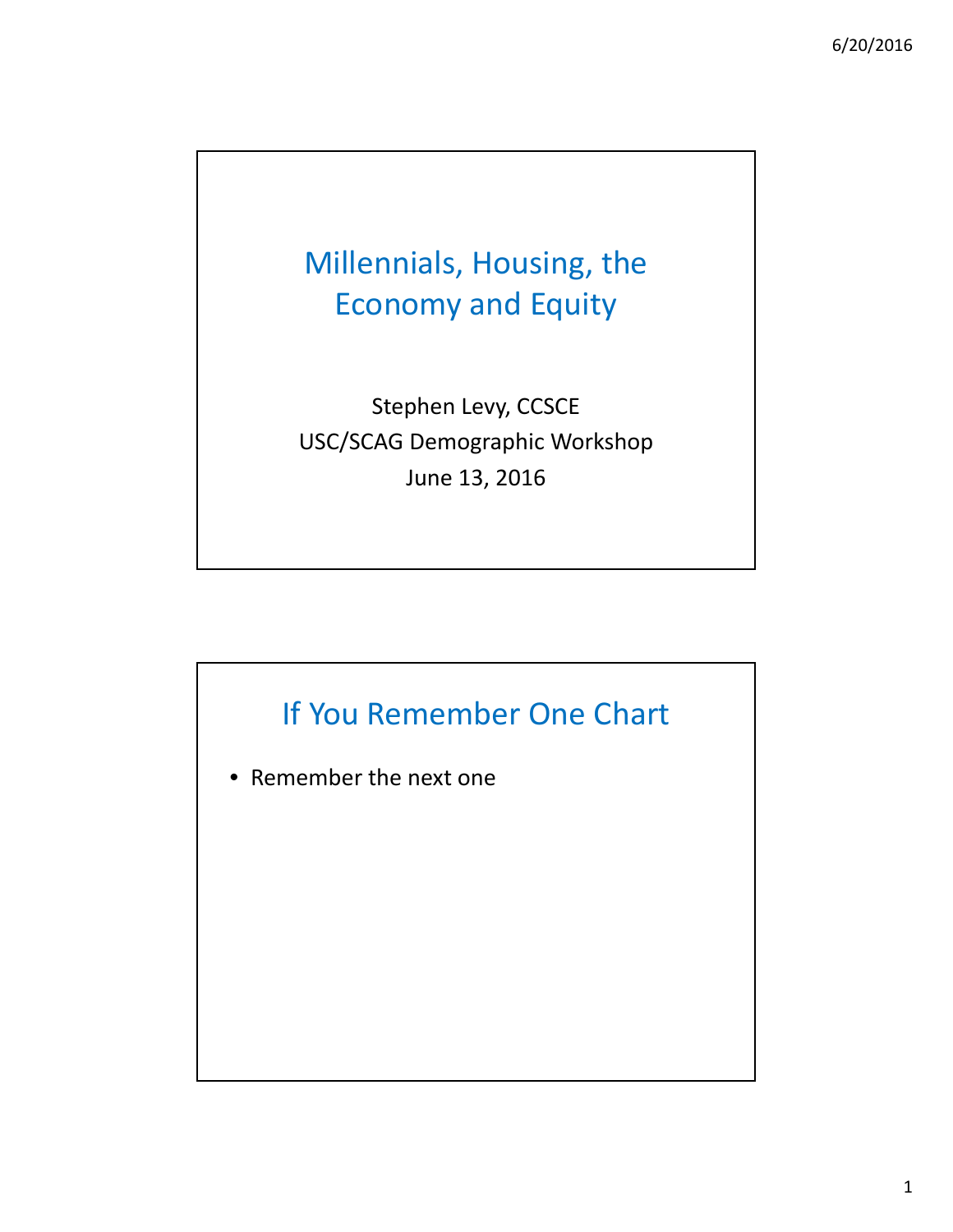

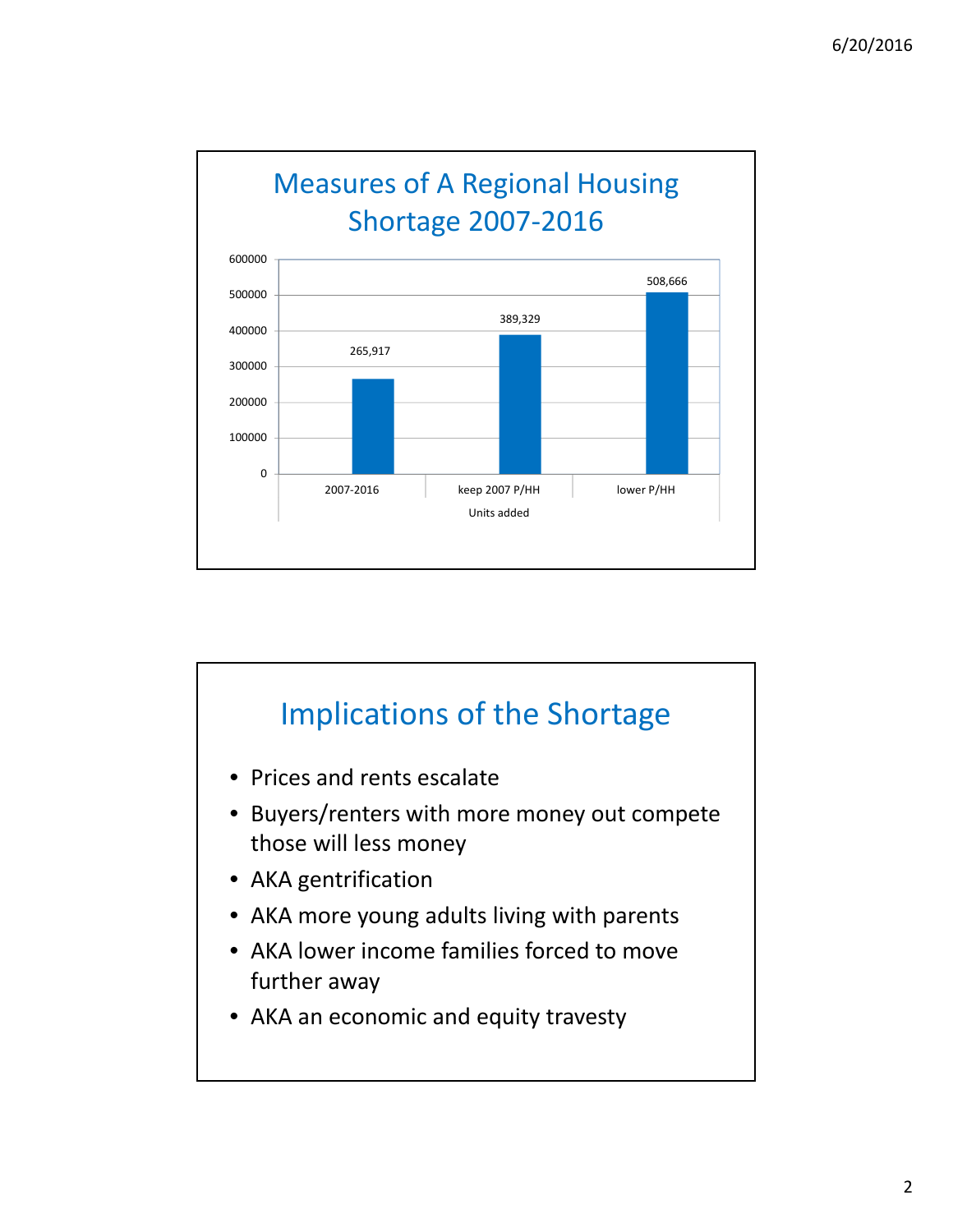## If You Remember One Phrase from tis Presentation

- "More housing is an imperative for economic competitiveness, equity and quality of life"
- If workers can't find housing, companies will shy away from investing here
- If the shortage fosters economic segregation, that is a blow to equity, a sense that our fate is connected and will cause more travel, congestion and pollution

# Providing Housing for Millennials in Walkable Neighborhoods

- A win‐win‐win approach
- Many millennials prefer living in walkable areas close to services, shopping and transit
- Of course we need to address affordability
- But if we do many young adults living at home can find independent living, which they prefer
- And housing in walkable areas like downtowns reduces auto travel and parking needs with related air quality benefits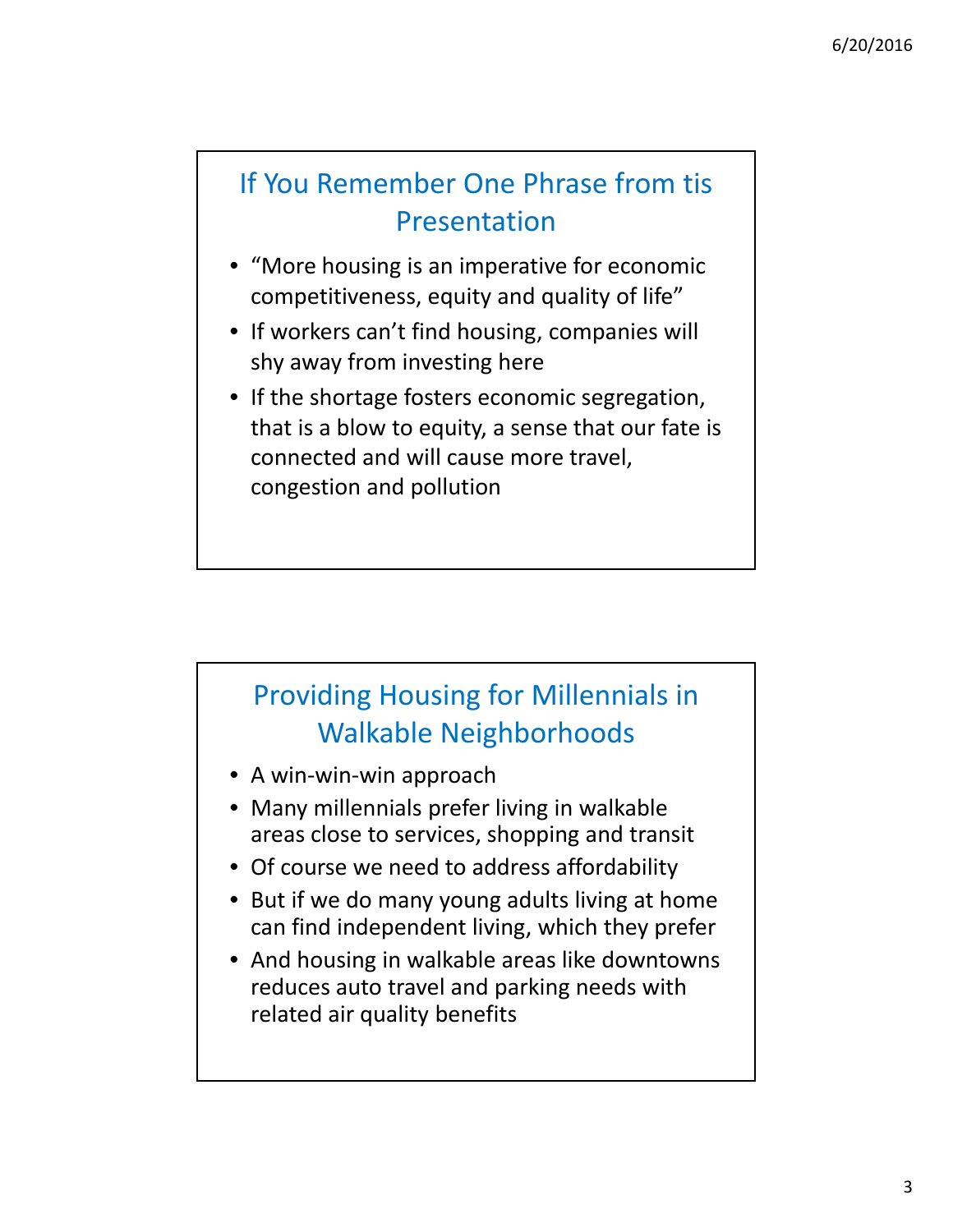## But Not all Millennials want to live in Downtowns so Let's look at the Millennial/Seniors Connection

- Some seniors want to age in place but as our 65 year olds become 75 and 85, more will want alternative living arrangements
- And these will be in more walkable areas do building housing there is a triple bonus
- If we help seniors move closer to services, shopping and medical care, their homes will be available to millennials who want single family living

#### If Shortages Increase Displacement, then More Supply will Reduce it

- Housing is a market, if there is not enough competition will increase displacement'
- If we build more (of the right type, cost and location), we can ease the pressures causing displacement
- Where I live in the Bay Area, millennials are a major factor in displacement. I do not know if that is true here